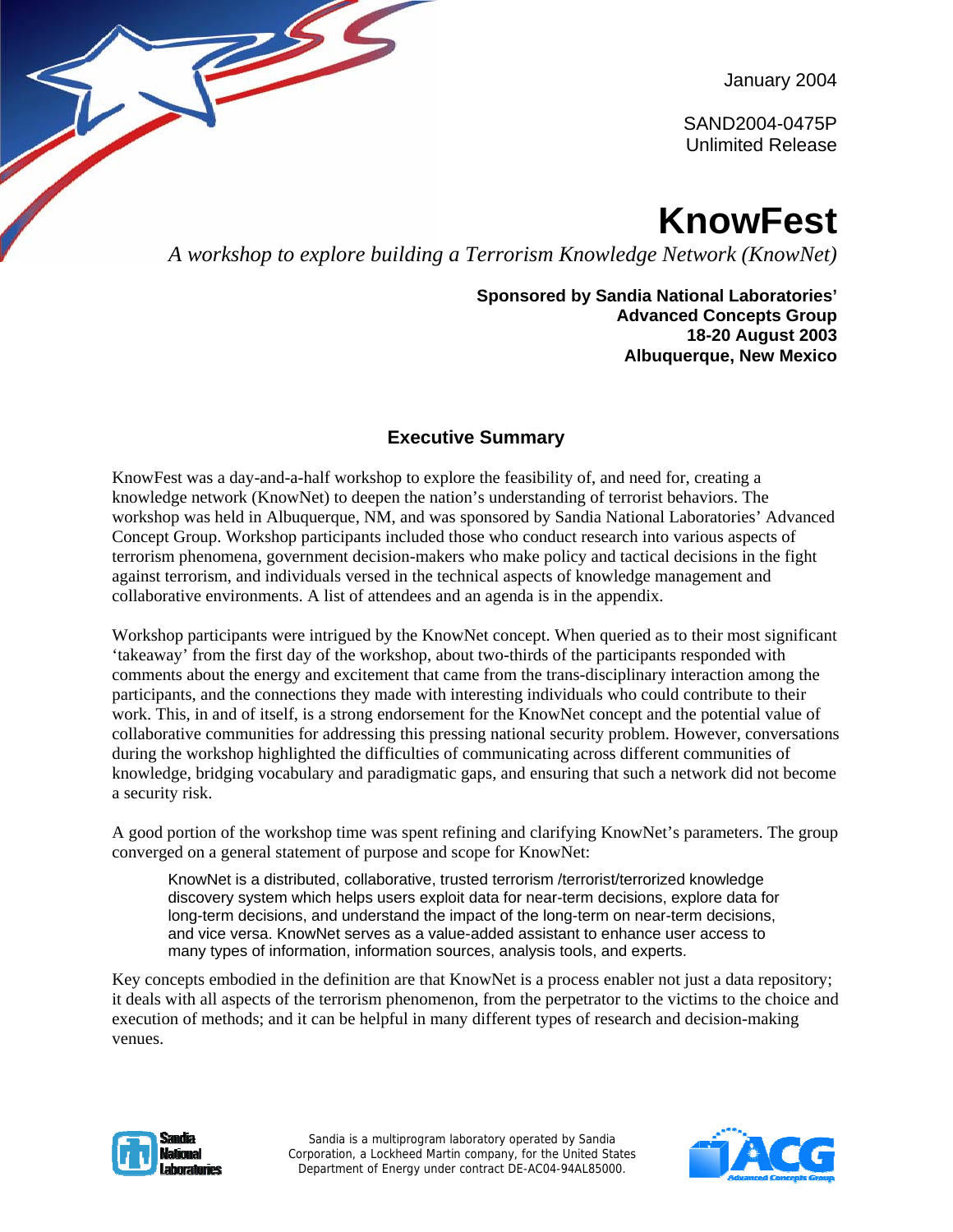### **Details**

As a great deal of the workshop discussion focused on defining various dimensions of KnowNet, the general statement of scope that emerged from the discussion will serve to organize this report. That statement is as follows:

KnowNet is a distributed, collaborative, trusted terrorism /terrorist /terrorized knowledge discovery system which helps users exploit data for near-term decisions, explore data for long-term decisions, and understand the impact of the long-term on near-term decisions, and vice versa. KnowNet serves as a value-added assistant to enhance user access to many types of information, information sources, analysis tools, and experts.

*Distributed:* In a distributed system, value accrues in small amounts throughout the system. Overall value thus is not located in a single output (e.g. an 'answer'), but rather in the enhancement of the capabilities and contributions of all members by their engagement with the system. This has several implications. First, it means that the system must offer different value propositions to different types of users (see section on 'collaborative' below). Second, it means that a decision-maker must see KnowNet as a *decision support* system, rather than an *answer-providing* system. Finally, 'distributed' has certain important technical implications for the movement and management of different types of data across different types of platforms, allowing easy access by users of varying levels of technical sophistication at multiple points in the system.

In addition to the physical implications of 'distributed,' the nature of terrorism research was recognized to require multiple perspectives, with non-Western views being of particular importance. Currently, the community of terrorist experts globally is not well connected and is located primarily in states where terrorism has been an historic problem—such as the United Kingdom, Israel, key European countries, and Southeast Asia. A key value of KnowNet could be to enable the sharing of the expertise, data, and wisdom from these researchers who are currently relatively isolated from each other. It was pointed out that these researchers had in the past attempted to bring their data together in a distributed manner, but the technical difficulties presented barriers that had not been overcome in the past. These researchers welcomed a renewed effort in this direction.

*Collaborative:* Participants identified several different types of participants in KnowNet. Note that an individual or organization can fill more than one participant role. 'Contributors' would provide either data or questions, that is, either source materials or organizing principles for use. 'Owners' would pay for and/or provide the technical expertise needed to build and maintain the system. 'Users' would be those who would use the system to access information sources, whether those sources are static databases, people, or real-time observation systems. Users could include the media, the intelligence community or others in government, academia, industry, non-governmental organizations (NGOs), and citizens. Most importantly, each participant type and each group within each type will need to see some clear value from participating.

Besides the individual value that must accrue to participants, the collaborative environment should be such that it facilitates the emergence of knowledge and understanding that is much greater than the mere synthesis of the knowledge of all participants. The environment should be such that it encourages ongoing dialogue and mutual exchange between members, and provides participants with access to capabilities and teaming opportunities that would be difficult otherwise. For example, through KnowNet, social science researchers in academia or think tank could team up with information and computer scientists for modeling and analysis of their data through tools created for public benefit through federally funded programs. Demonstrations of these types of collaborations were presented and discussed for their value added. In one, a participant's personal research data on Al Quaeda members was analyzed using social network and data visualization tools developed within the national laboratories to answer questions that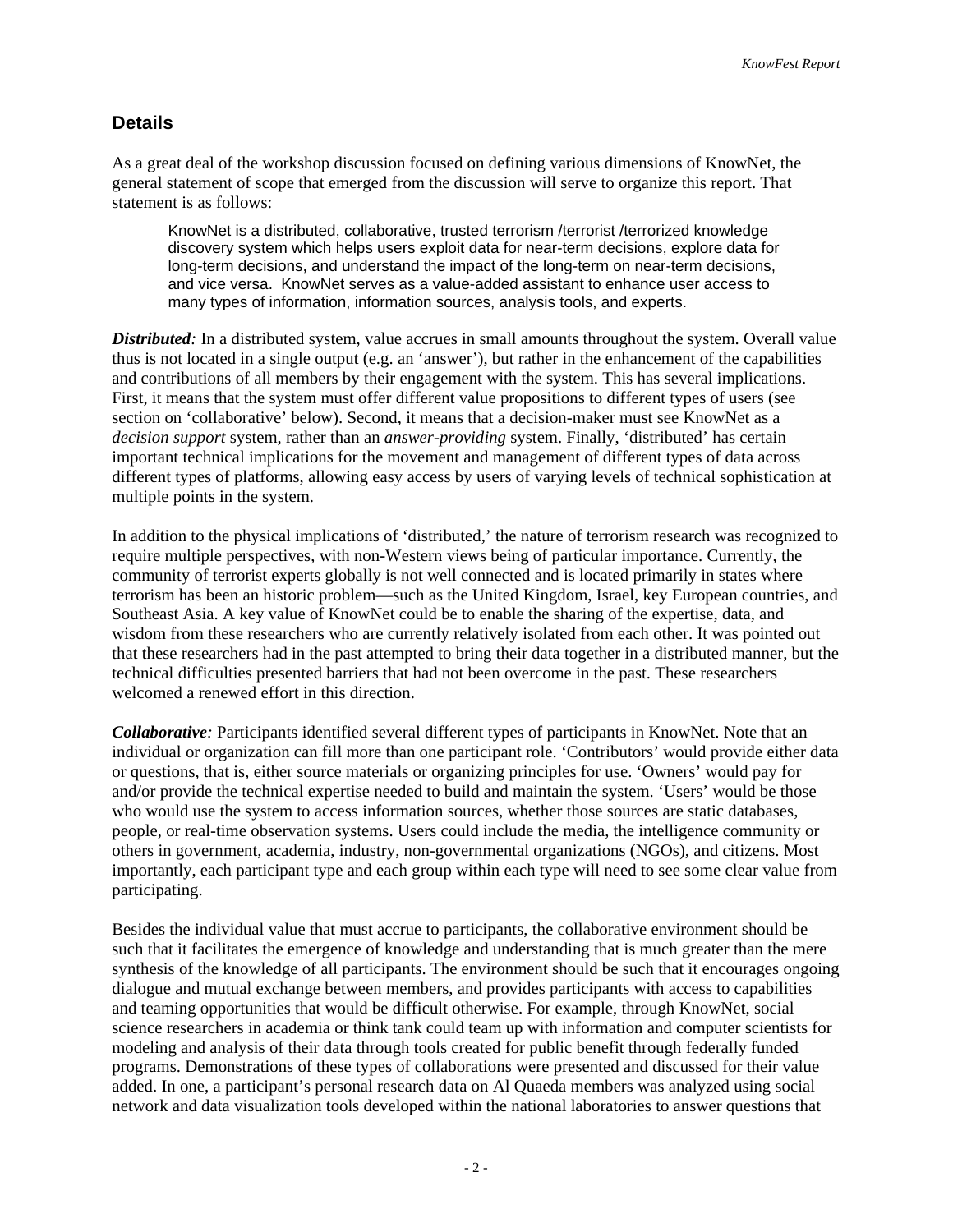the participant had regarding the type of social network his data implied. In another, multiple bibliographies of terrorist literature was visually analyzed using computer tools to provide the group insight on where the bulk of research currently focuses in terrorism studies. In addition to these demonstrations, several collaborations were identified during the workshop for participants to engage in through KnowNet, such as social scientists in private practice and in academia working with academic researchers in computer science to create computerized 'bots' carrying messages suitable for reassuring the public during terrorist threat situations.

It is worth noting here the recurring discussion over the question types that would most benefit from KnowNet. Participants identified three general types of questions, each of which was the domain of a different type of community. Near-term, or more tactical questions, are the province of the government and law-enforcement officers and decision-makers and supporting analysts. Long-term, or more strategic questions, generally are the province of the academic or research community and the policy community they support. The interaction of tactical and strategic concerns (i.e., the long-term impact of tactical decisions) clearly could be of interest to both communities—but is under-studied, as there are few mechanisms to effectively connect the academic and research communities with government and lawenforcement officers and decision-makers. This might be a key niche for KnowNet.

*Trusted:* This dimension received a great deal of time during discussions. The discussions of trust focused on the technical system itself, the community of users/participants, and the data in the system. The discussions around the data were concerned with vetting the sources, particularly true in social science arenas where different schools of thought can lead to the production of different data sets or interpretations of data. Vetting the community of users and participants had several dimensions. There is a clear need to disseminate the data to as wide a variety of players as possible to make the KnowNet system as robust as possible, while keeping data/information from those who might use it in malevolent ways. Nested levels of classification was introduced by some as a way to handle this issue, but all noted the propensity to protect information (e.g. to classify it) often takes precedence over the perceived value gained from the collaboration through a KnowNet-like system. The undesirable aspects of restricting the system to only U.S. users also were of concern. The merits and issues of the converse problem—opening the system to general use and the attendant problems of vetting the qualifications of participants—also were discussed. Finally, the technical system itself needs to be trusted. Participants need to believe that the system is reliable.

There was a short discussion of how to create the community-based trust a KnowNet system would require. Many participants noted that, while the trans-disciplinary nature of the workshop was quite stimulating, it also made for some very difficult conversations as they moved across disciplinary languages and paradigms. Two alternative approaches were proposed. One was that a culture or community needed to be developed first through face-to-face interaction. Once that was established, technical tools (such as electronic communication of various sorts) could be used to maintain it. The alternative (almost diametrically opposed) proposed approach was that the technical tools be used to facilitate the development of a community, much in the way many Internet-based communities have emerged. While this discussion was not pursued in this workshop, it does illustrate some of the large gaps, which will need to be overcome to engage all in a KnowNet-like community.

*System:* The KnowNet concept was likened to the information ecology paradigm. It is a dynamic, complex, self-organizing group of individuals with very different needs who interact to add value locally and so cumulatively add value globally. The system changes over time (is dynamic) as participants move in and out of the community, and contributors provide different data sets and organizing questions. The 'product' is better knowledge quality that results from access to individuals, models, data, and the like. As such, KnowNet clearly IS NOT merely a data repository but IS a process enabler.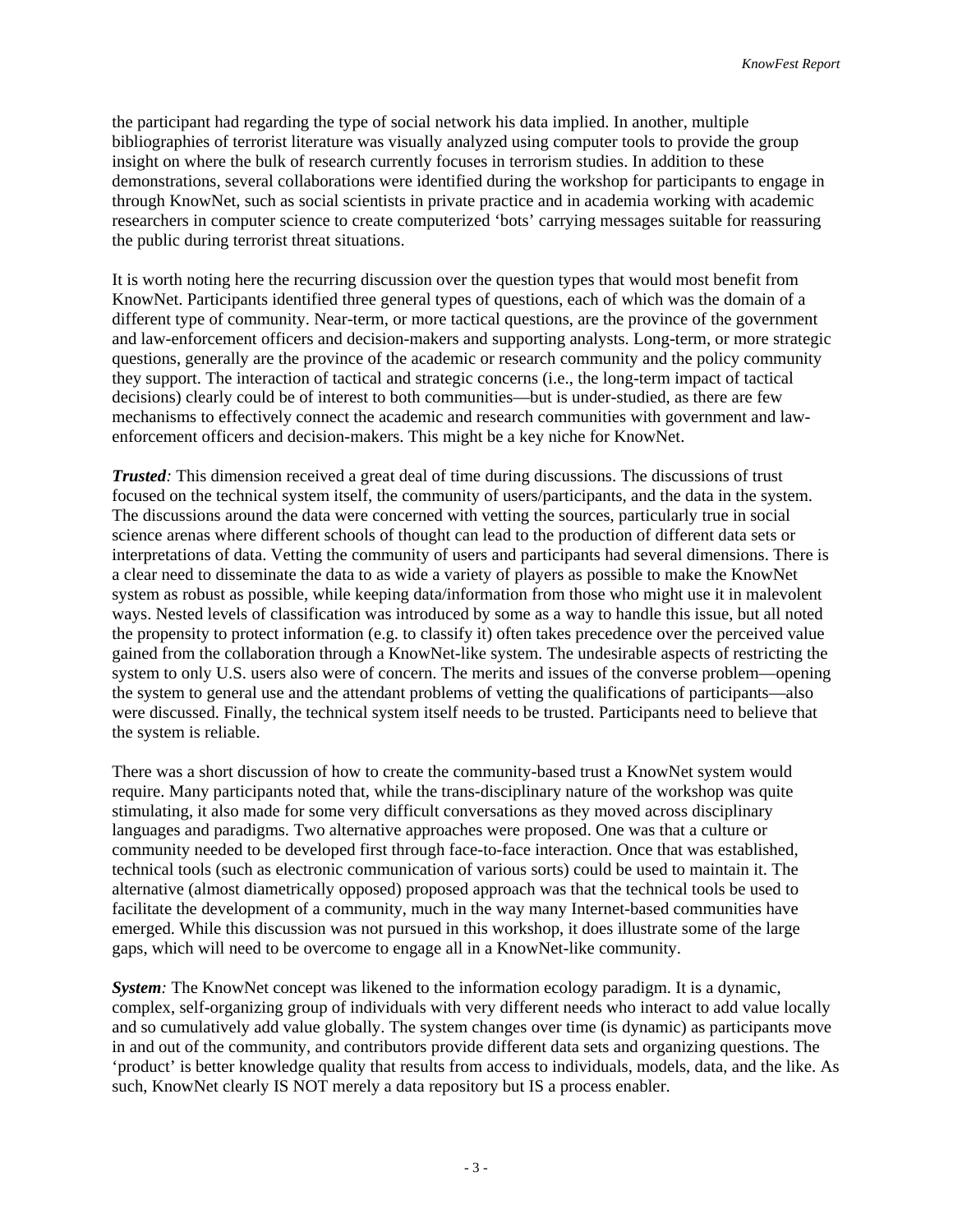#### **Issues, Concerns and Other Thoughts**

There was a great deal of discussion about incentives to participate in the system, and the need to establish clear value propositions for the different communities of users. Several participants noted that the technical capabilities and components already exist to some large degree, and raised two questions. Why hasn't this community already self-organized? And might it do so in the near future? Some suggested as a response that a KnowNet-like system could easily lead to significant shifts in power among and within organizations, as the ability to access knowledge is acquired by a different set of individuals through the ease of access to people and data KnowNet would provide. Others pointed out that the diverse cultures of knowledge that keep various potential user communities distinct are very hard to overcome. The notions of security and restricted access also were raised as impediments. Many important players in the terrorism field are not US citizens: how would their participation affect the openness of KnowNet? If information is transformed into knowledge immediately useful in the war on terrorism, it often is quickly classified, precluding the preponderance of potential KnowNet users from access to it. The system thus becomes incomplete, reducing incentive to participate. Finally, it was suggested frequently that the KnowNet organizing topic, 'terrorism,' was too broad and diffuse. It could engage everyone from area experts for locations as diverse as South America, Sri Lanka, and the Middle East, who might provide contextual information, to tactical experts who would provide details on offensive operations in specific locales. Workshop participants suggested that focusing the topic would help clarify the value proposition for potential KnowNet participants.

Workshop participants proposed the addition to the KnowNet concept of two communities the organizers had heretofore not engaged. The first was the media. There was a great deal of discussion over the course of the workshop of ways in which KnowNet could help create a more responsible media by providing it quick and easy access to vetted background and explanatory information. The power of the media in a terrorist environment makes development of such responsibility extremely attractive. The second group was the general public. Since the purpose of terrorism is to terrorize, if the public can be provided with access to tools and/or knowledge that will "take the terror out of terrorism," as one participant put it, we will have gone a long way toward successful engagement of the enemy.

#### **Action Items**

Workshop participants identified the following four action items, and engaged in break-out groups to begin to define an approach for each

1. Create an electronic community to enable the continuance of the trans-disciplinary conversations begun at the workshop *Owner: MITRE and Sandia* 

MITRE agreed to host a community portal. The breakout group began to identify issues of access, participation, security and the like.

2. Enlarge the community—each workshop participant was charged to identify two additional candidates for participation *Owner: All participants, coordinated by Sandia* 

Sandia will send out an email request to all workshop participants for two additional candidates for inclusion in a KnowNet-like community. The group developing the participation protocols for action item (1) will determine the mechanism for inclusion of the additional individuals. Explore and assess existing data sources and knowledge management tools, and begin the construction of connective architectures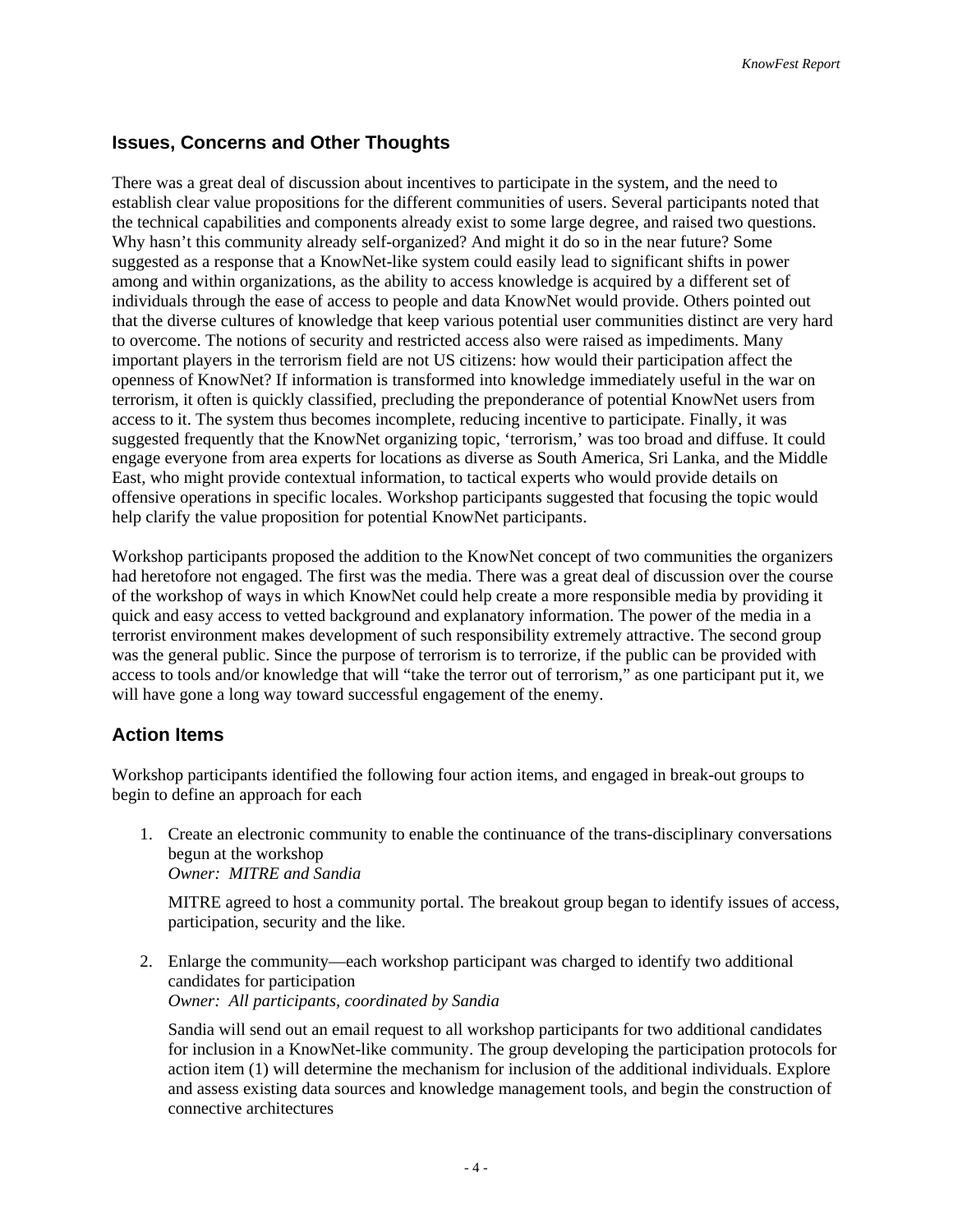#### *Owner: University of Arizona, Pacific Northwest National Lab and Sandia*

This group, led by the University of Arizona, will identify existing data sources on terrorism, assess and integrate existing collaborative environments, address training requirements, and consider related issues such as system sustainability and access control.

3. Develop a long-term plan for KnowNet, including the identification of a champion, an outline for development, near-term milestones, and a budget *Owner: DTRA/ASCO and Sandia* 

This group will focus on leveraging existing investments such as that made by TIA and others. It will lay out a long-term plan for champions, funding, and development.

#### **Contact Information:**

Nancy Hayden Advanced Concepts Group Sandia National Laboratories 505-845-9634 nkhayde@sandia.gov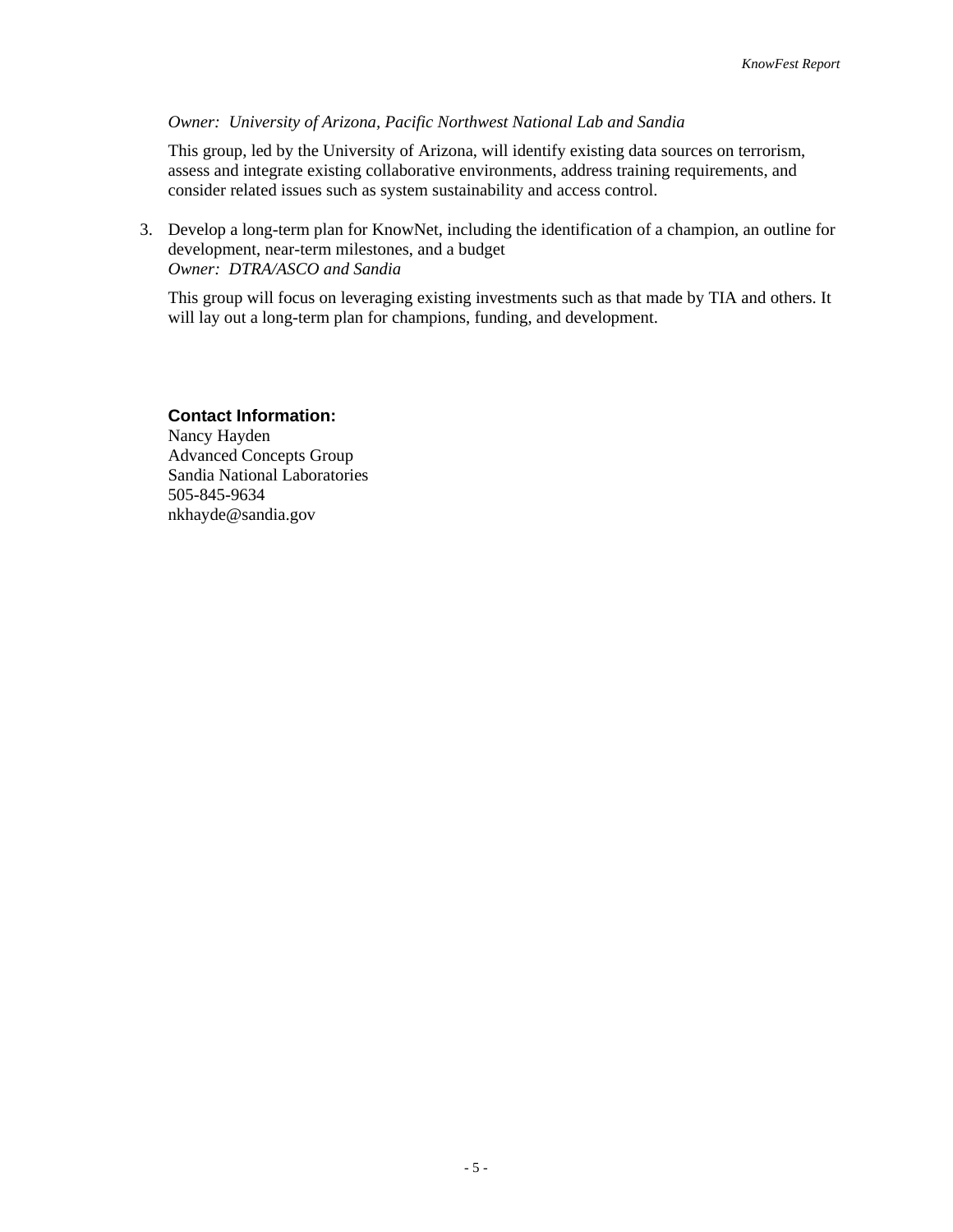# KnowFest Agenda

# **Monday Evening, August 18**

| $5:00 - 6:00$ | Reception                   |
|---------------|-----------------------------|
| $6:00 - 8:00$ | Dinner and Opening Exercise |

# **Tuesday, August 19**

| $7:30 - 8:00$   | <b>Continental Breakfast</b>                         |  |
|-----------------|------------------------------------------------------|--|
| $8:00 - 10:00$  | Framing the Vision                                   |  |
|                 | KnowNet in the context of SNL/ACG's mission (Yonas)  |  |
|                 | Overview of the KnowNet concept (Craft)              |  |
|                 | Group Introductions (Hayden)                         |  |
|                 | Refining the KnowNet vision (Whole Group Discussion) |  |
| $10:00 - 10:15$ | <b>Break</b>                                         |  |
| $10:15 - 11:45$ | Exploring the Nature of KnowNet                      |  |
|                 | <b>Breakout Groups</b>                               |  |
| $11:45 - 12:30$ | Lunch                                                |  |
| $12:30 - 1:30$  | Exploring the Nature of KnowNet                      |  |
|                 | <b>Whole Group Readout</b>                           |  |
| $1:30 - 2:15$   | <b>Two Examples</b>                                  |  |
|                 | <i>Innocentive</i> ( <i>Bingham</i> )                |  |
|                 | CopLink (Chen)                                       |  |
| $2:15 - 2:30$   | <b>Break</b>                                         |  |
| $2:30 - 4:00$   | Identifying the Benefits and Pitfalls in KnowNet     |  |
|                 | <b>Breakout Groups</b>                               |  |
|                 | <b>Whole Group Readout</b>                           |  |
| $4:00 - 5:00$   | Individual demonstrations and discussion             |  |
|                 | Sample portal concept                                |  |
|                 | <b>Associations Demonstration</b>                    |  |
| $5:00 - 5:15$   | Closeout                                             |  |
|                 | Recap of Day (Yonas / Hayden)                        |  |
|                 | Preview of Next Day's Agenda                         |  |

# **Wednesday Morning, August 20**

| $7:30 - 7:45$   | <b>Continental Breakfast</b>               |
|-----------------|--------------------------------------------|
| $7:45 - 8:15$   | Review of Previous Day's Results (Turnley) |
| $8:15 - 9:45$   | Making It Real                             |
|                 | <b>Whole Group Discussion</b><br>$\bullet$ |
| $9:45 - 10:00$  | <b>Break</b>                               |
| $10:00 - 11:00$ | Next Steps and Looking Toward the Future   |
|                 | <b>Whole Group Discussion</b><br>$\bullet$ |
| $11:00 - 11:30$ | Lunch                                      |
| 11:30           | Depart for Airport                         |
|                 |                                            |